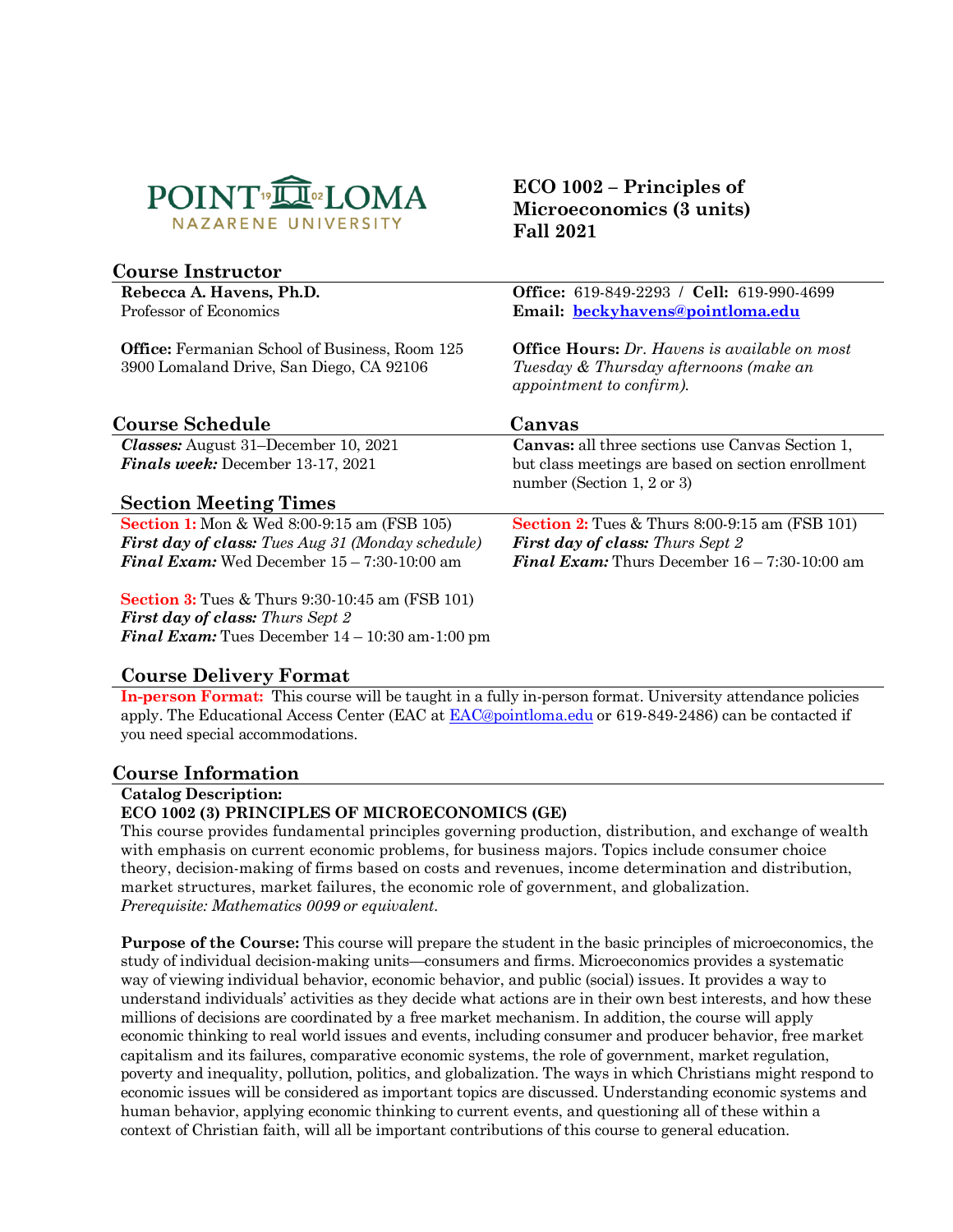## **Getting Started**

### **Textbook:**

- 1. *Microeconomics: Principles & Policy*, by William J. Baumol & Alan S. Blinder, 12th edition, South-Western, Cengage Learning, 2012.
- *Note: this is an older edition of the text (cheaper); current data will be updated in class and on Canvas.* 2. *ECO 1002 Workbook*, Havens, 2021.
- *Note*: this is a required supplement with learning activities that will be used during lessons and class meetings.
- 3. Articles and additional materials distributed on Canvas.

#### **Log-in to Canvas: [https://canvas.pointloma.edu](https://canvas.pointloma.edu/)**

*Canvas is the web-based course management system that will be used to access instructional materials (power points, homework, assignments, activities, etc.) and submit assignments. Note: all three sections use Canvas Section 1, but class meetings are based on section enrollment number.*

## **Point Loma Nazarene University (PLNU) Mission**

#### *To Teach – To Shape – To Send*

*Point Loma Nazarene University exists to provide higher education in a vital Christian community where minds are engaged and challenged, character is modeled and formed, and service becomes an expression of faith. Being of Wesleyan heritage, we aspire to be a learning community where grace is foundational, truth is pursued, and holiness is a way of life.*

## **Foundational Explorations (GE) Mission**

*PLNU provides a foundational course of study in the liberal arts informed by the life, death, and resurrection of Jesus Christ. In keeping with the Wesleyan tradition, the curriculum equips students with a broad range of knowledge and skills within and across disciplines to enrich major study, lifelong learning, and vocational service as Christ-like participants in the world's diverse societies and cultures.*

#### **Purpose of Foundational Explorations (from the** *Undergraduate Catalog***):**

It is the goal of the university to provide an education in the liberal arts tradition and in professional areas, balancing a broadening experience in it general education program with the depth necessary to concentrate in one of the major programs. Students who complete the general education curriculum should be in possession of well-rounded knowledge, skills, and wisdom to understand the world around them, to continue learning throughout their lives, to contextualize disciplinary study, and to live meaningful, productive lives for Jesus Christ. General education courses are organized according to the following divisions: Responding to the Sacred, Developing Cognitive Skills, Exploring an Interdependent World, and Seeking Cultural Perspectives. *ECO 1002 is listed under division IV. Exploring the Interdependent World, part C. The Social World.*

## **Foundational Explorations Learning Outcome (FELO)**

*Critical Thinking: Students will be able to examine, critique, and synthesize information in order to arrive at reasoned conclusions.*

#### **Fermanian School of Business (FSB) Mission**

**Character – Professionalism – Excellence – Relationships – Commitment – Innovation** As members of a vital Christian community, we strive to provide high quality business programs that equip students to make a positive impact in their workplace and community by connecting purpose to practice.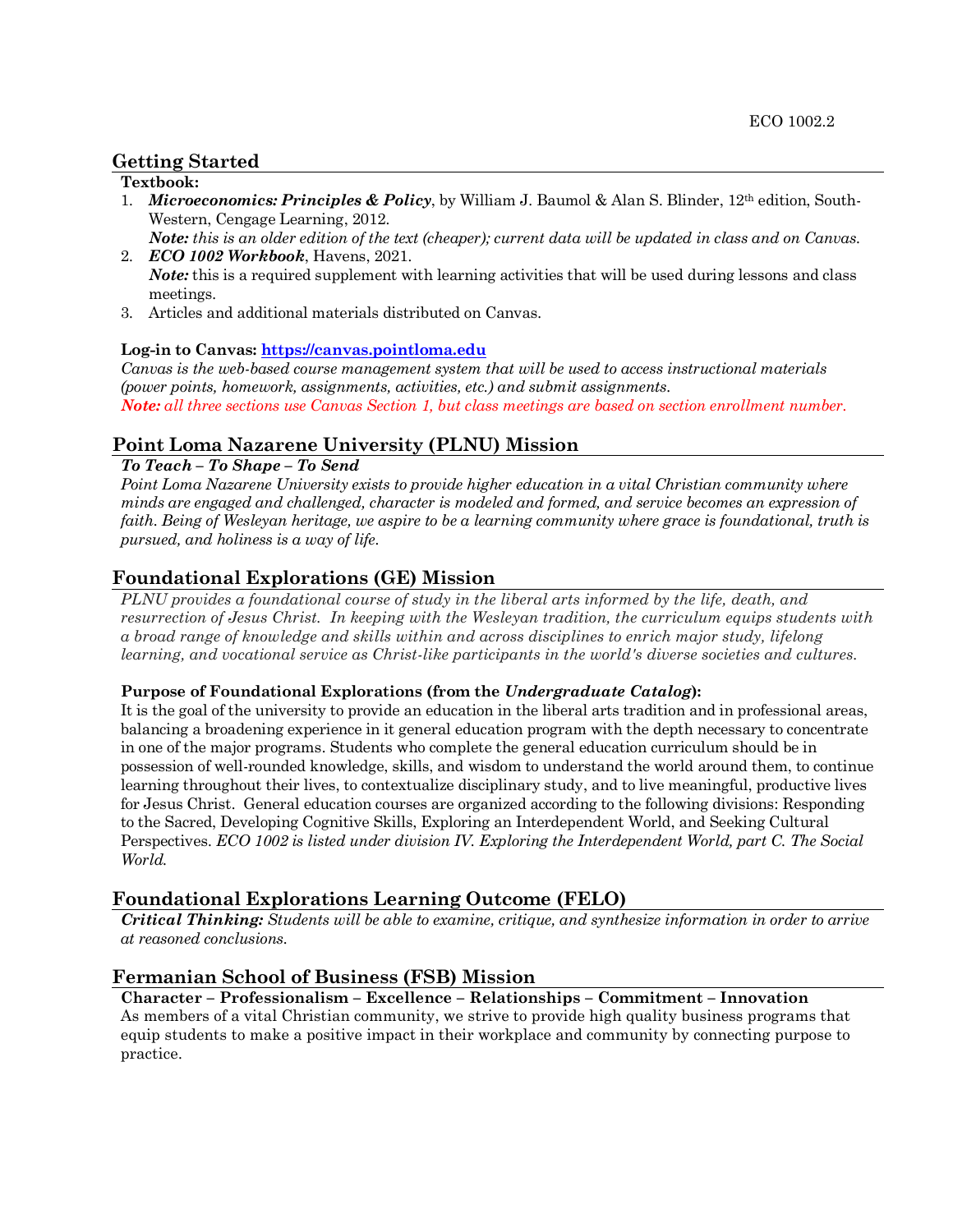## **FSB Program Learning Outcomes (Core PLOs)**

Students who complete the program in Business Administration will be able to:

- 1. Exhibit general knowledge of theories and practices in the core areas of business.
- 2. Critically analyze and apply business knowledge to solve complex business situations.
- 3. Demonstrate effective business communication through both written and verbal means.
- 4. Formulate decisions informed by ethical values.
- **5.** Collaborate effectively in teams.

# **Course Learning Outcomes (CLOs)**

Students who complete this course will:

- 1. Know the fundamental economic theory of consumer and producer behavior. (PLO 1)
- 2. Recognize and analyze market structures and consider their implications for efficient resource allocation. (PLO  $1 \& 2$ )
- 3. Explain and apply fundamental tools of economic thinking to everyday situations. (PLO 2)
- 4. Exhibit an understanding of market failures in a capitalist economic system and construct potential solutions. (PLO 1 & 2)
- 5. Use economic thinking, Christian values and ethical perspectives to evaluate important social problems. (PLO 4)
- 6. Discuss the relationship between faith and economic concepts through written work. (PLO 3)

# **PLNU Copyright Policy**

Point Loma Nazarene University, as a non-profit educational institution, is entitled by law to use materials protected by the US Copyright Act for classroom education. Any use of those materials outside the class may violate the law.

*All supplemental materials posted on this course site (including articles, book excerpts, or other documents) are provided for your personal academic use. These materials may be protected by copyright law and should not be duplicated or distributed without permission of the copyright owner.*

# **PLNU Attendance and Participation Policy**

Regular and punctual attendance at all class sessions is considered essential to optimum academic achievement. If the student is absent for more than 10 percent of class sessions, the faculty member will issue a written warning of de-enrollment. If the absences exceed 20 percent, the student may be deenrolled without notice until the university drop date or, after that date, receive the appropriate grade for their work and participation. For more information, see [Academic Policies](https://catalog.pointloma.edu/content.php?catoid=52&navoid=2919) in the Academic Catalog.

# **Use of Technology**

In order to be successful in your course, you'll need to meet the minimum technology and system requirements; please refer to the *[Technology and System Requirements](https://help.pointloma.edu/TDClient/1808/Portal/KB/ArticleDet?ID=108349)* information. Additionally, students are required to have headphone speakers, microphone, or webcams compatible with their computer available to use for any online or hybrid classes. Please note that any course with online proctored exams require a computer with a camera (tablets are not compatible) to complete exams online.

Problems with technology do not relieve you of the responsibility of participating, turning in your assignments, or completing your class work. For more information or assistance, students may contact [student-tech-request@pointloma.edu.](mailto:student-tech-request@pointloma.edu)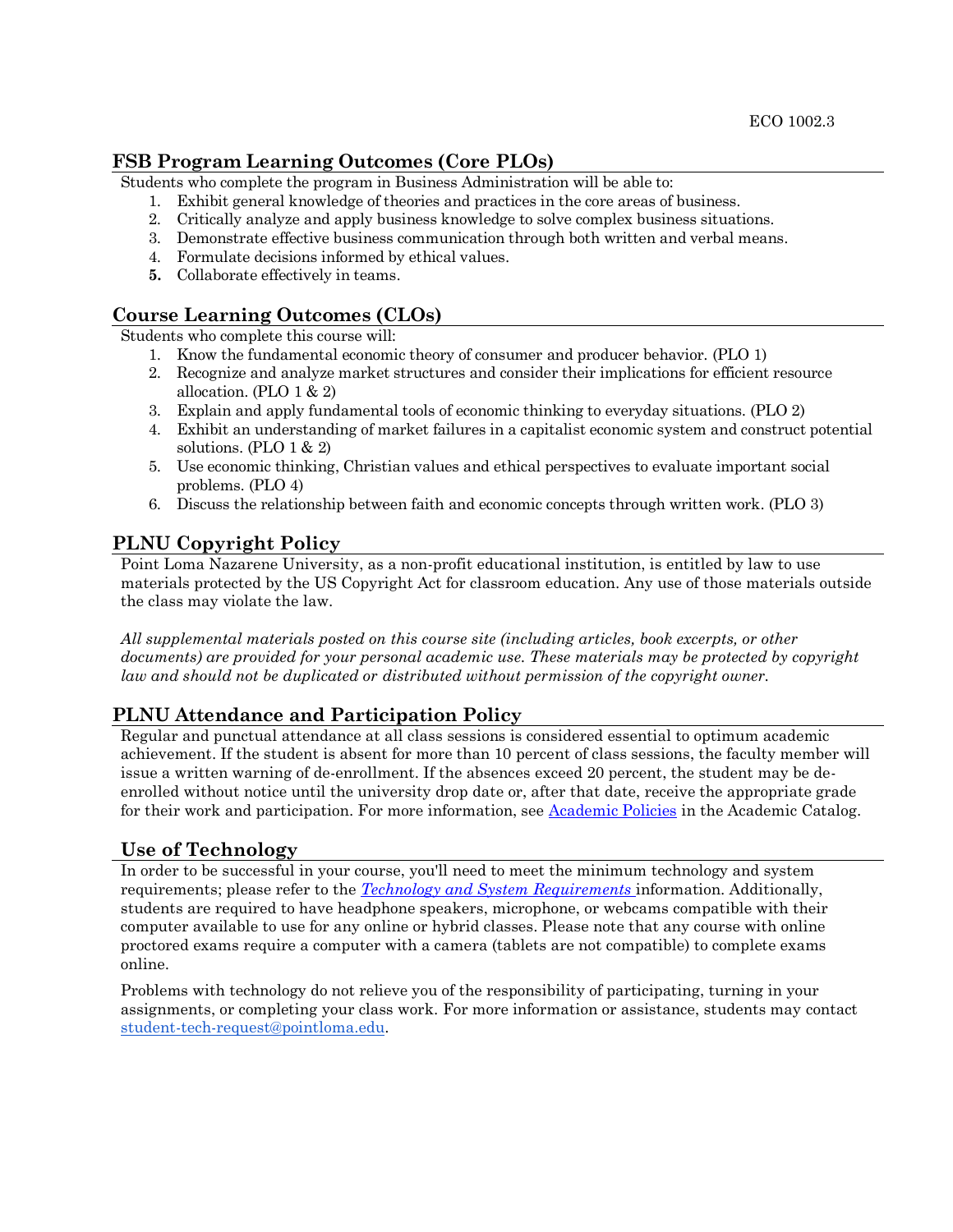### **Course Philosophy and Expectations**

**Class Time:** The instructor will utilize a variety of teaching methods, including presentation, discussion, open-ended questions, interactive exercises, and faith reflections. Dr. Havens believes that students should be active participatory learners, not passive inactive observers. Wrestling with questions relevant to economic issues will engage students in important current events while sharpening their economic analysis (critical thinking) skills. Understanding principles of economics is a first step in beginning to grapple with tough social issues. Since some social issues are quite controversial, the classroom environment must be a safe space to have an open dialogue about what matters, and to develop defensible reasons for one's way of thinking, but not to force students into one particular perspective. Students must be open to learn, clarify the logical flow of thought, and align their thinking to economic principles and factual data. The professor will foster a classroom environment of hospitality and grace, inquiry and objective evaluation, maturity and respect for diverse viewpoints, and openness to thoughtful dialogue.

**Preparation for Class:** Students should prepare for class lessons by reading assigned material and completing assignments. This will familiarize students with a basic framework for concepts and terms, and build on knowledge, so that class lessons provide a deeper dive into content and greater understanding. In addition, reading will provide a starting point for discussions so they are informed by facts and evidence.

**Expectations:** An average student will spend between six to nine hours per week outside class devoted to preparing for class and doing assignments, depending upon his/her reading comprehension speed. Regular class attendance and participation should be a high priority. However, if a student has an unavoidable illness or emergency he/she should notify the professor, review instructional materials on Canvas, and request permission from the professor to make up any missed assignments.

**Professional Behavior:** Students are expected to adhere to the highest level of professional conduct at all times. This includes respect for one another and diverse viewpoints, being engaged and focused on the activities of the course while attending and participating in class, honesty and integrity, timeliness, selfcontrol and mature leadership. All technology used in the classroom should be used to help students focus on course content and should not be a distraction. Every student's viewpoint will be treated with seriousness and respect by the professor and by all classmates.

**Christian Responsibility:** The Wesleyan Christian tradition, upon which PLNU is founded, encompasses a serious concern for social and economic justice, and compassion for marginalized populations. Critically evaluating alternative perspectives through the use of objective thinking tools is extremely important for all individuals who care about the future of our world, but it is particularly relevant for Christians who have foundations in the Wesleyan tradition. In addition, an understanding of how social justice intersects economic issues prepares us to evaluate diverse economic perspectives and the public discourse in the news.

#### **Course Assignments**

Assignments reinforce conceptual understanding and critical thinking skill development. Regular attention to completing reading assignments, homework and activities will provide the needed reinforcement of content instruction. Assignments encourage engagement with reading, course material and other students. Learning activities reinforce conceptual understanding and develop critical thinking. Assignments will be graded based on substance, knowledge of factual material in readings, and clarity of logic and thought.

**Make-up Work:** Make-up work will be allowed only in emergency situations or school sponsored events, with proper notification and documentation (e.g. university sports or medical record), and if the student receives permission from the professor. *For more information see: Make-up Assignment Process on the following page.*

**F2F Ranking Activities (10 points each):** Face-to-face ranking activities (during class) ask students to take a list of items or statements and rank them. This stimulates deeper order thinking about patterns, categories, and comparisons.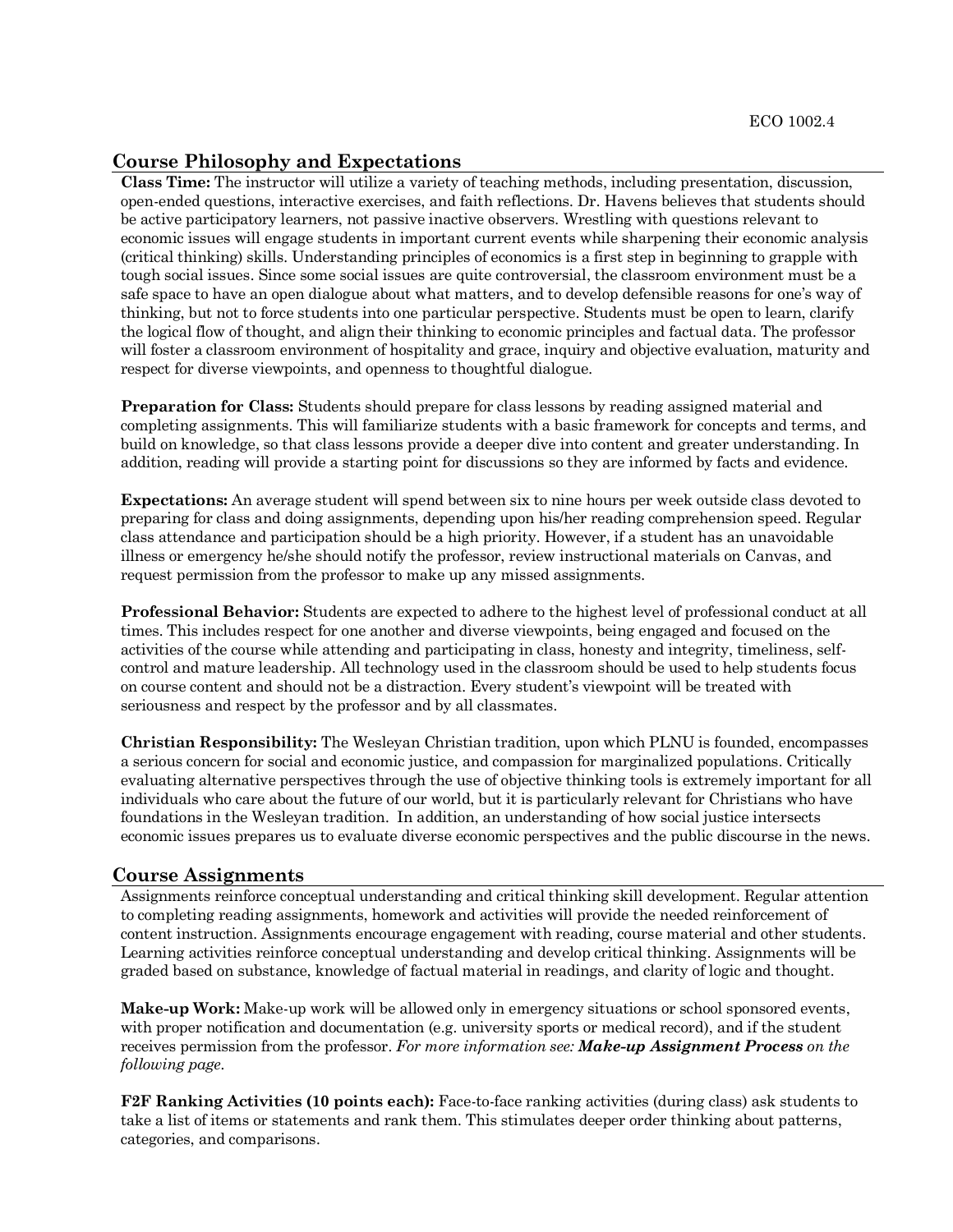**F2F Learning Activities (10 points each):** Face-to-face learning activities (during class) will ask students to take what they already know and apply it to concepts from the course, or provide an opportunity to deepen students' understanding of economic theory.

**Discussions (10 points each):** Online threaded discussions will provide an opportunity for students to talk to one another about concepts, social issues and topics of current importance.

**Faith Reflections (10 points each):** Students will be asked to think about the connection between economic ideas, scriptural texts, and their personal experiences. Students are not required to take a particular faith position, but they will be asked to think deeply about the questions posed. These will be shared in online discussion format. [Students who do not feel comfortable sharing these thoughts openly will be given an alternative way to share their thoughts with the professor.

**Online Learning Activities (Quizzes, 10 points each):** Online learning activities (quizzes) are learning activities to reinforce economic theory and concepts from lessons. Students will be given three attempts and the best score will be retained in the gradebook.

**Homework (10 points each):** Homework assignments will build on assigned reading or expand students' thinking about assigned topics. Typically homework asks students to do some research or apply concepts from class to current events.

**Exams (100 points each):** The purpose of exams is to evaluate the student's comprehension of course concepts since the last exam. The format will usually be objective. Only in extreme emergency situations will students be allowed to take an exam at a time other than the regularly schedule date.

**Final Essay (30 points):** The final essay will ask students to examine a particular applied topic in depth, and assess students' critical thinking skills.

**Final Exam (150 points):** The purpose of the final exam is to evaluate the student's comprehension of the economic concepts and applications from the entire course. The final exam will usually be objective in format and distributed approximately 2/3 from the last (fourth) section of course material, and 1/3 from the entire comprehensive course content. Permission to take the final at a time other than the scheduled final exam period is almost never granted.

#### **Assessment and Grading**

Assignments include learning activities both in person (during class) and online in order to build understanding of concepts. Ranking activities stimulate critical thinking and learning activities. The ECO 1002 Workbook activities generate deeper understanding of economic theory. Online discussions provide a forum to think critically about social issues through interaction with classmates. Assignments will be graded based upon clear economic thinking, substance of thought, and their connection to instructional content (readings, lessons and homework). A point distribution (with percent of points for each type of assignment) and a grading scale appear below.

**Academic Conduct:** Students are expected to display ethical and professional academic conduct at all times in all matters pertaining to this course. Authentic effort, honesty, civility and maturity are expected at all times. The professor cares about the academic performance and personal life of each student. Students are invited to meet with the professor if needs arise for which the professor should be informed or could provide assistance. The areas below provide further detail from the Catalog about university policies and support pertaining to academic conduct.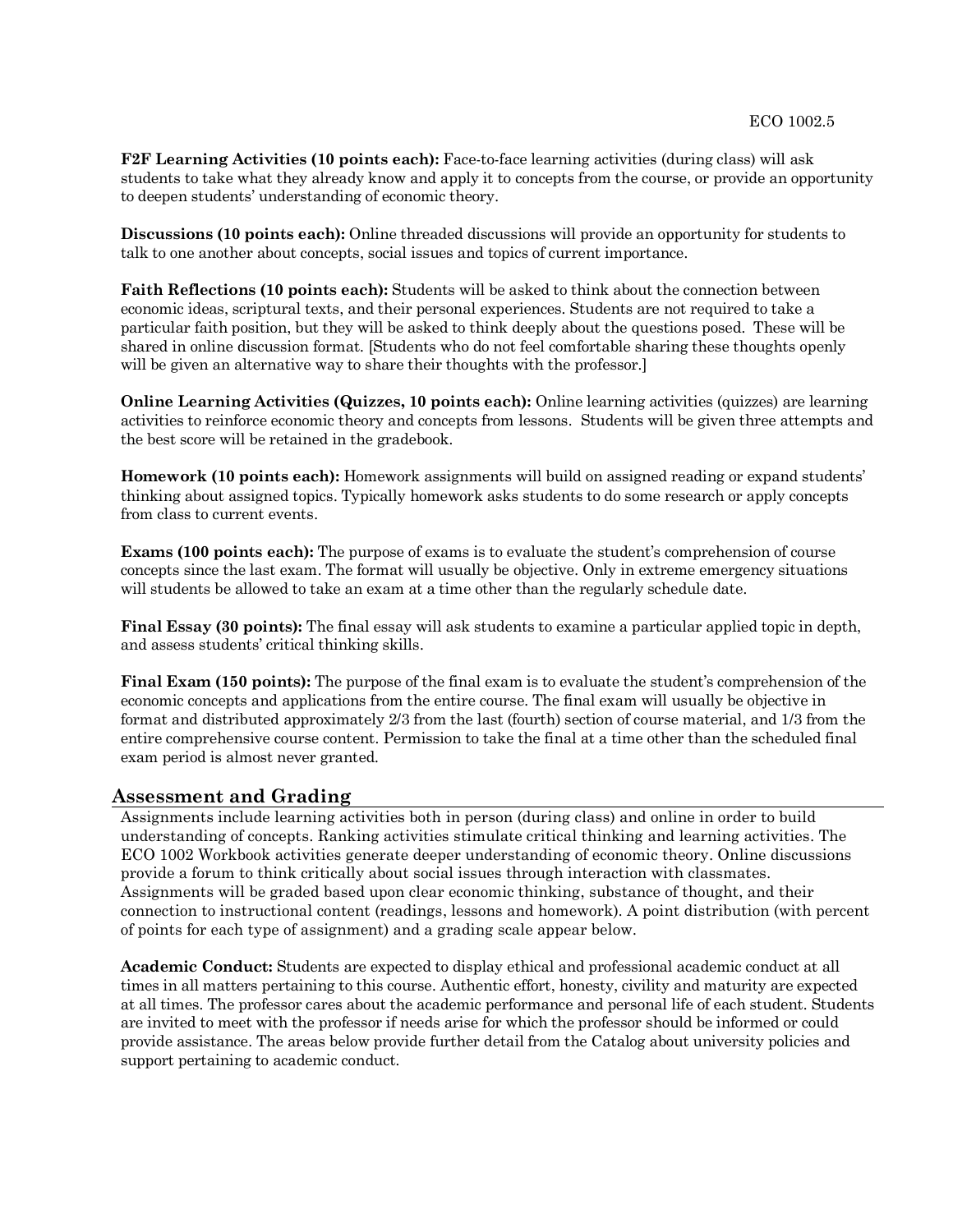**Academic Honesty:** Students should demonstrate academic honesty by doing original work and by giving appropriate credit to the ideas of others. Academic dishonesty is the act of presenting information, ideas, and/or concepts as one's own when in reality they are the results of another person's creativity and effort. A faculty member who believes a situation involving academic dishonesty has been detected may assign a failing grade for that assignment or examination, or, depending on the seriousness of the offense, for the course. Faculty should follow and students may appeal using the procedure in the university Catalog. See [Academic Policies](https://catalog.pointloma.edu/content.php?catoid=52&navoid=2919#Academic_Honesty) for definitions of kinds of academic dishonesty and for further policy information.

**Final Examination Policy:** Successful completion of this class requires taking the final examination **on its scheduled day**. No requests for early examinations or alternative days will be approved.

**Point Distribution:** Your grades will be posted in the Canvas gradebook. It is important to read the comments posted in the gradebook as these comments are intended to help you improve your understanding. Final grades will be posted by the university grade submission deadline. Grades will be based on the following:

#### **Graded Assignments: Point Distribution**

*Note: as needed, there may be small variations made to this point distribution, for the benefit of all involved. F2F = face-to-face, or work done during class*

| <b>Graded Assignment</b>             | Points                       | Percent |       |
|--------------------------------------|------------------------------|---------|-------|
| F2F Ranking Activities               | $[5 \times 10 \text{ pts}]$  | 50      | $5\%$ |
| <b>F2F</b> Learning Activities       | $[17 \times 10 \text{ pts}]$ | 170     | 18%   |
| Online Discussions (S2S)             | $[7 \times 10 \text{ pts}]$  | 70      | 7%    |
| Faith Reflections (S2S)              | $[4 \times 10 \text{ pts}]$  | 40      | $4\%$ |
| Online Learning Activities (Quizzes) | $[10 \times 10 \text{ pts}]$ | 100     | 11%   |
| Homework                             | $[4 \times 10 \text{ pts}]$  | 40      | 4%    |
| Exams                                | $[3 \times 100 \text{ pts}]$ | 300     | 32%   |
| Final Exam                           |                              | 150     | 16%   |
| <b>Final Essay</b>                   |                              | 30      | 3%    |
| <b>Total Points</b>                  |                              | 950     | 100%  |

*S2S = student-to-student, or interactive assignments*

**Academic Accommodations:** PLNU is committed to providing equal opportunity for participation in all its programs, services, and activities. Students with disabilities may request course-related accommodations by contacting the Educational Access Center (EAC), located in the Bond Academic Center [\(EAC@pointloma.edu](mailto:EAC@pointloma.edu) or 619-849-2486). Once a student's eligibility for an accommodation has been determined, the EAC will issue an academic accommodation plan ("AP") to all faculty who teach courses in which the student is enrolled each semester.

PLNU highly recommends that students speak with their professors during the first two weeks of each semester/term about the implementation of their AP in that particular course and/or if they do not wish to utilize some or all of the elements of their AP in that course.

Students who need accommodations for a disability should contact the EAC as early as possible (i.e., ideally before the beginning of the semester) to assure appropriate accommodations can be provided. It is the student's responsibility to make the first contact with the EAC.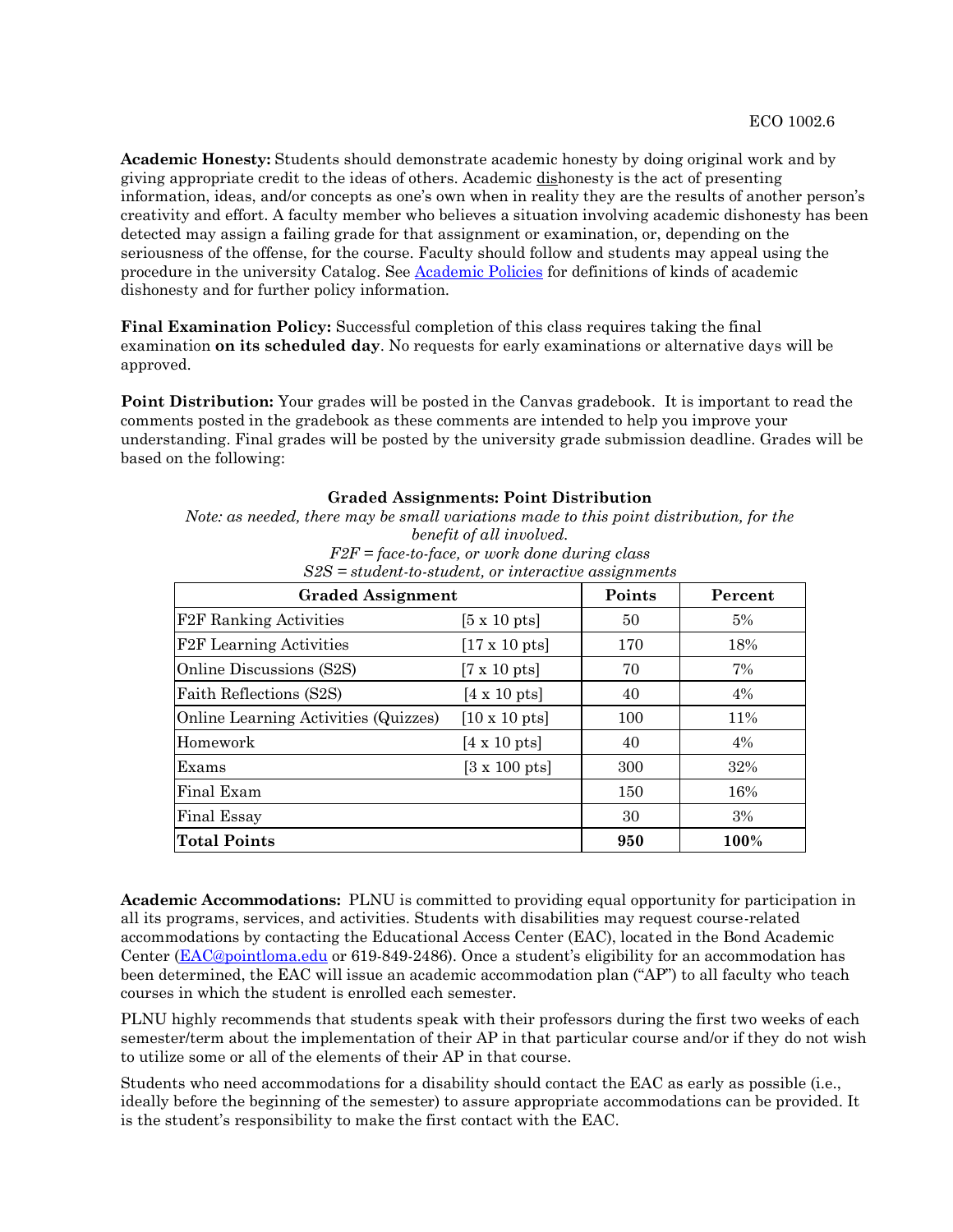**Grading Scale:** Course grades will be determined according to the percent of total points earned, as follows. A student's attendance, attitude, and professional behavior will be considered in borderline grade situations.

**Grade Scale** *Note: a student's attitude and overall engagement will be considered in borderline cases.*

| <b>Standard Grade Scale Based on Percentage of Points Earned</b> |          |          |               |                     |  |  |  |  |
|------------------------------------------------------------------|----------|----------|---------------|---------------------|--|--|--|--|
|                                                                  |          |          |               |                     |  |  |  |  |
| A 93-100                                                         | B+ 87-89 | C+ 77-79 | $D+67-69$     | $\mathrm{F}$ $<$ 59 |  |  |  |  |
| A 90-92                                                          | B 83-86  | C 73-76  | $D$ 63-66     |                     |  |  |  |  |
|                                                                  | B- 80-82 | C-70-72  | $D - 60 - 62$ |                     |  |  |  |  |

## **Incomplete and Late Assignments**

All assignments are to be submitted by the due dates posted. However, the professor prefers that you make up work that is legitimately missed due to unforeseen emergencies and school sponsored events. All students, whether due to an emergency situation or a PLNU school-sponsored activity, must follow the make-up work policy detailed below in order to receive credit for missed work. All make-up work should be completed by Sunday night of the last week of class.

*Make-up Policy & Instructions:* In *extremely rare circumstances* when students are sick or have an unavoidable emergency situation, or must missed class due to school-sponsored activities, the *make-up policy* works as follows.

- 1. Email the professor *before* the class session that you must miss, *get permission* to make up the missed work, and prepare a doctor's note or some sort of documentation to substantiate your need to miss class.
- 2. *If permission is granted*, go to Canvas, find the Canvas page for the class session you missed, scroll to the bottom of the page to find the learning activities for that class session, and do the assigned work.
- 3. Submit the make-up work via email or hard copy to the professor *within 2 weeks* of the missed class session. Submit the documentation (#2 above) along with the make-up work.
- 4. Students will *almost never* be allowed to make up more than the University policy allowable maximum number of class absences before de-enrollment (3 weeks of class, or 6 class sessions).

Students are strongly encouraged to make up work when an absence is absolutely unavoidable. Students are also strongly encouraged to speak to the professor in a private meeting if they have excessive absences or cannot meet the participation requirements, or if it becomes difficult for them to keep up with or meet the standards of the class. The professor is willing to talk about strategies or options for students who are facing unusual problems or unavoidable circumstances, in order to help them succeed.

## **Spiritual Care**

Please be aware PLNU strives to be a place where you grow as whole persons. To this end, we provide resources for our students to encounter God and grow in their Christian faith. If students have questions, a desire to meet with the chaplain or have prayer requests you can contact the Office of [Spiritual Development](https://www.pointloma.edu/offices/spiritual-development)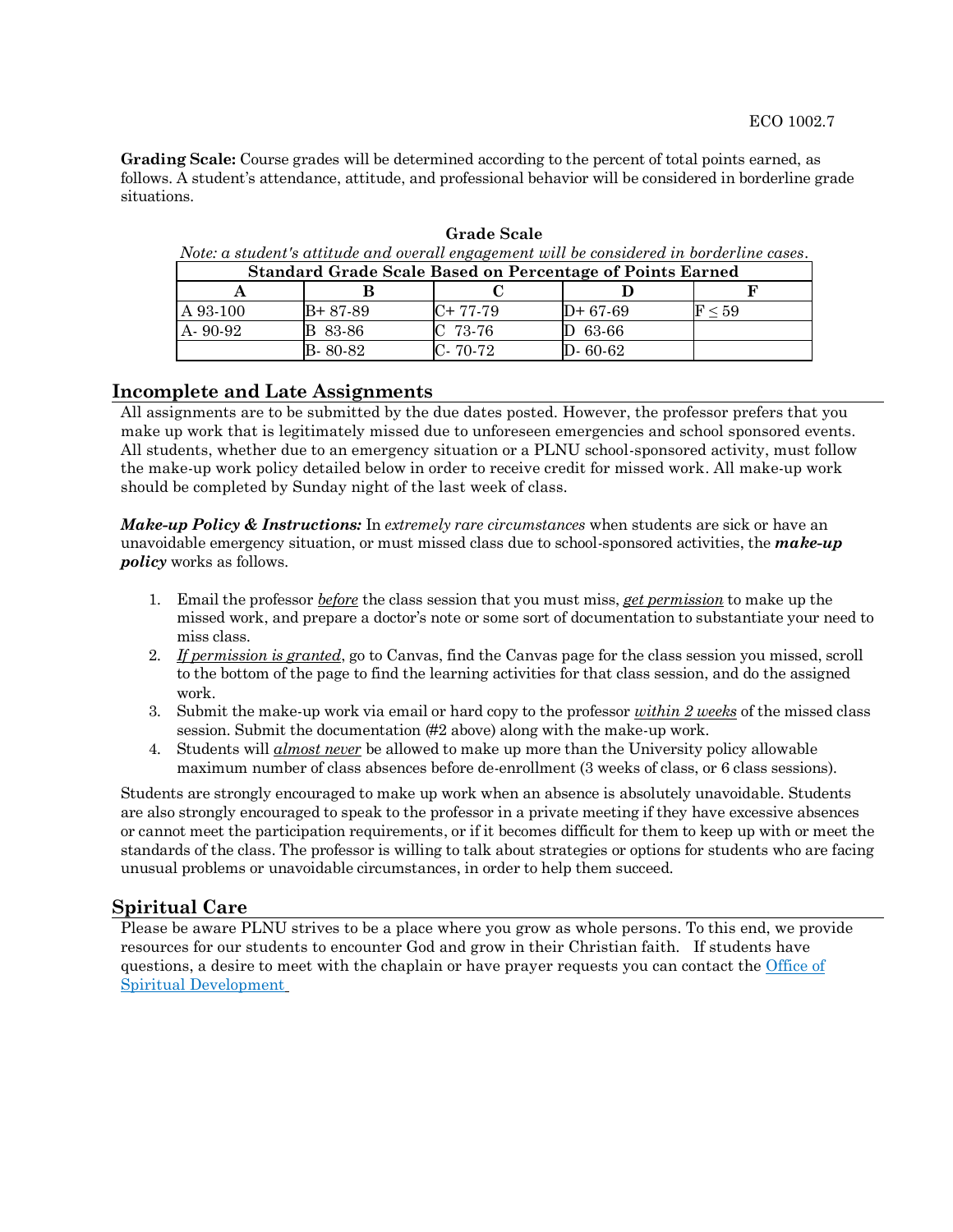# **ECO 1002 – Class Calendar – Fall 2021**

The following is a tentative brief calendar of meetings, topics and readings, followed by a detailed weekly schedule of assignments. The calendar and schedule will be adjusted if necessary for the benefit of all involved. Reading from chapters in the textbook should be completed *before class*.

| Week.     |                  | <b>Date</b>   | <b>Class Topic</b>                                                                    | Reading &          | <b>CLOs</b>      |
|-----------|------------------|---------------|---------------------------------------------------------------------------------------|--------------------|------------------|
| Class     | Sec 1(M/W)       | Sec 2&3(T/Th) |                                                                                       | <b>Assignments</b> | (Note 1)         |
|           |                  |               | Section 1. Introduction: What is economic thinking and how is it useful?              |                    |                  |
| 1.1       | Tu Aug 31        | Th Sept 2     | Intro Course & Economics                                                              | $\mathbf{1}$       | $\overline{3,5}$ |
| $1.2\,$   | W Sept 1         |               | Economic Thinking &                                                                   | 1 & Appendix       | 3,5              |
| 2.1       | M Labor Day      | Tu Sept 7     | Use of Graphs                                                                         |                    |                  |
| 2.2       | W Sept 8         | Th Sept 9     | <b>US Economy: Features</b>                                                           | $\overline{2}$     | 2,3,5            |
| 3.1       | M Sept 13        | Tu Sept 14    | US Economy: Challenges                                                                | $\overline{2}$     | 2,3,5            |
| $\rm 3.2$ | W Sept 15        | Th Sept 16    | Scarcity & Choice                                                                     | $\,3$              | 2,3,5            |
| 4.1       | M Sept 20        | Tu Sept 21    | Supply & Demand: Basics                                                               | $\overline{4}$     | 2,3,5            |
| 4.2       | W Sept 22        | Th Sept 23    | Supply & Demand:<br>Applications                                                      | $\overline{4}$     | 2,3,5            |
| 5.1       | M Sept 27        | Tu Sept 28    | Exam 1                                                                                | $1-4$              |                  |
|           |                  |               | Section 2. Microeconomic Theory: What drives the behavior of consumers and producers? |                    |                  |
| 5.2       | <b>W</b> Sept 29 | Th Sept 30    | <b>Consumer Choice: Utility</b>                                                       | 5                  | 1,3,5            |
|           |                  | Tu Oct 5      | (online class)                                                                        |                    |                  |
| 6.1       | M Oct 4          |               | Consumer Choice:<br>Indifference Curves                                               | 5 & Appendix       | $\mathbf{1}$     |
| 6.2       | W Oct 6          | Th Oct 7      | Elasticity                                                                            | $6\phantom{1}6$    | 1,3              |
| 7.1       | M Oct 11         | Tu Oct 12     | Producer Choice: Inputs                                                               | 7 & Appendix       | 1,5              |
| 7.2       | $\rm W$ Oct 13   | Th Oct 14     | Producer Choice: Isoquants                                                            | 7 & Appendix       | $\mathbf{1}$     |
| 8.1       | M Oct 18         | Tu Oct 19     | Producer Choice: Output                                                               | 8 & Appendix       | 1,5,6            |
| 8.2       | $W$ Oct 20       | Th Oct 21     | <b>Financial Markets</b>                                                              | 9 & Appendix       | 1,3,5,6          |
|           |                  |               | ( <i>online class</i> )                                                               |                    |                  |
|           |                  |               | Section 3. Market Structure: What does the market do well and what does it do poorly? |                    |                  |
| 9.1       | M Oct 25         | Tu Oct 26     | Personal Finance & Review                                                             | Articles on        | 2,4              |
|           |                  |               |                                                                                       | Canvas             |                  |
| 9.2       | <b>W</b> Oct 27  | Th Oct 28     | Exam 2                                                                                | $5-9$              |                  |
| 10.1      | $M$ Nov 1        | Tu Nov 2      | Intro Mkt Structure &<br>Perfect Competition                                          | 10                 | $\sqrt{2}$       |
| $10.2\,$  | W Nov 3          | Th Nov 4      | Monopoly                                                                              | 11                 | $2,\!4$          |
| 11.1      | $M$ Nov $8$      | Tu Nov 9      | Monopolistic Competition                                                              | 12                 | $\,2$            |
| 11.2      | $\rm W$ Nov $10$ | Th Nov $11\,$ | Oligopoly                                                                             | 12                 | $\sqrt{2}$       |
| 12.1      | $M$ Nov 15       | Tu Nov 16     | Government Regulation &                                                               | 13                 | 2,4              |
|           |                  |               | Antitrust                                                                             |                    |                  |
| $12.2\,$  | W Nov 17         | Th Nov 18     | Free Market Efficiency                                                                | 14                 | $2,\!4$          |
| 13.1      | M Nov 22         | Tu Nov 23     | Exam 3                                                                                | $10 - 14$          |                  |
| 13.2      | <b>W</b> Nov 24  | Th Nov 25     | <b>Thanksgiving Recess</b>                                                            |                    |                  |
|           |                  |               | Section 4. Applications of Microeconomics: What is appropriate economic policy?       |                    |                  |
| 14.1      | M Nov 29         | Tu Nov $30\,$ | Free Market Failure &                                                                 | 15                 | 3,4,5            |
|           |                  |               | Success                                                                               |                    |                  |
| 14.2      | W Dec 1          | Th Dec 2      | Externalities:<br><b>Environmental Policy</b>                                         | 17                 | 4,5              |
| 15.1      | M Dec 6          | Tu Dec 7      | Labor, Poverty &                                                                      | 20-21              | 3,5,6            |
|           |                  |               | Inequality                                                                            |                    |                  |
| 15.2      | W Dec 8          | Th Dec 9      | Globalization &                                                                       | $\bf 22$           | 3,5,6            |
|           |                  |               | Government Policy                                                                     |                    |                  |
|           |                  |               |                                                                                       |                    |                  |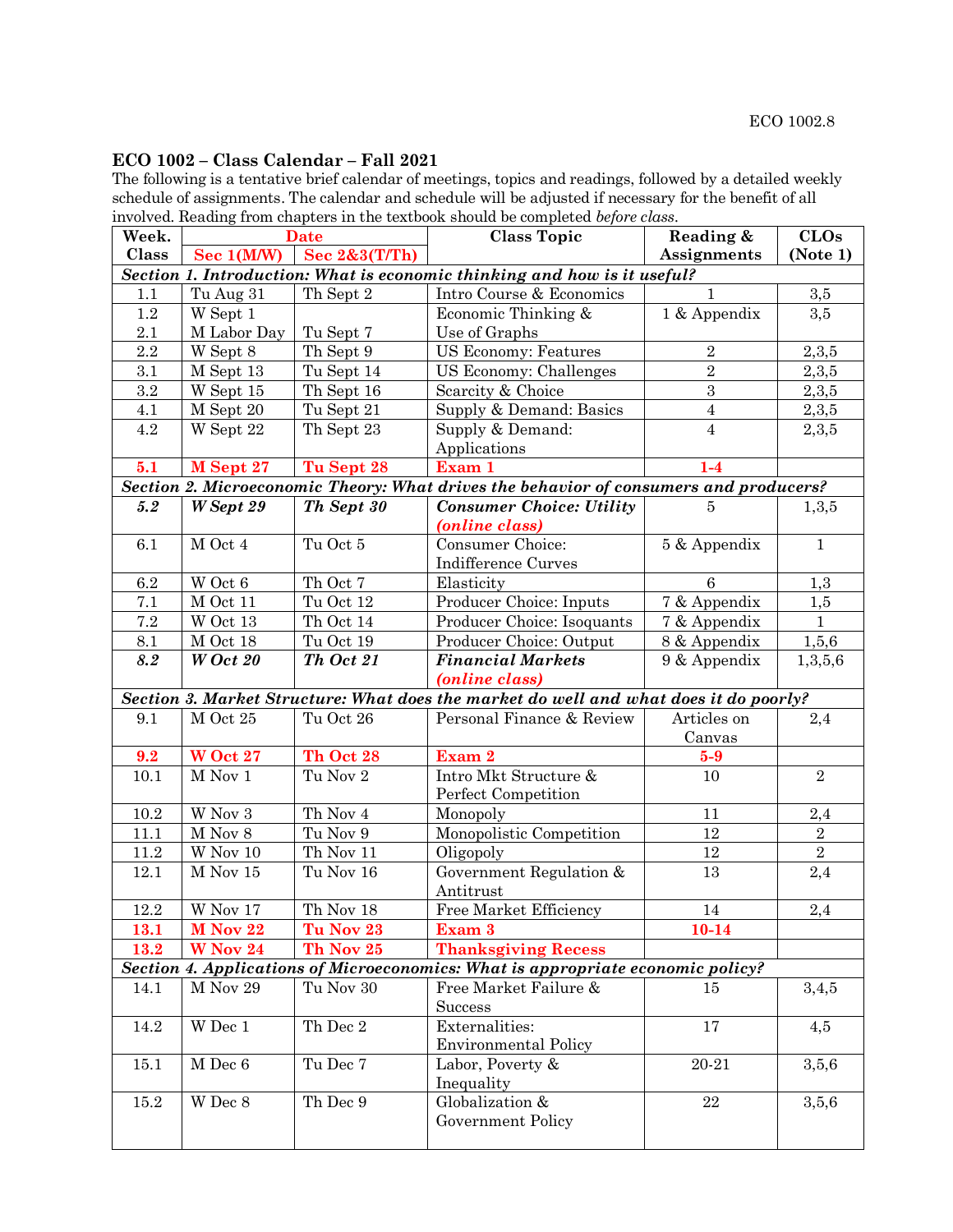| <b>Final Exam Schedule</b>                                             |                  |                                                                  |                                                                                               |  |  |  |  |  |  |  |
|------------------------------------------------------------------------|------------------|------------------------------------------------------------------|-----------------------------------------------------------------------------------------------|--|--|--|--|--|--|--|
| (you must attend the final exam for section in which you are enrolled) |                  |                                                                  |                                                                                               |  |  |  |  |  |  |  |
| 16                                                                     | <b>Section 1</b> | Final: $7:30 - 10:00$ am<br><b>W</b> Dec 15<br>$1-15, 17, 20-22$ |                                                                                               |  |  |  |  |  |  |  |
|                                                                        | <b>Section 2</b> | Th Dec 16                                                        | Final: $7:30 - 10:00$ am                                                                      |  |  |  |  |  |  |  |
|                                                                        | <b>Section 3</b> | Tu Dec 14                                                        | Final: $10:30 - 1:00$ pm                                                                      |  |  |  |  |  |  |  |
|                                                                        |                  |                                                                  | <b>Note 1:</b> CLOs (p. 3) are identified for each class (repeated here).                     |  |  |  |  |  |  |  |
|                                                                        |                  | Students who complete this course will be able to:               |                                                                                               |  |  |  |  |  |  |  |
|                                                                        |                  |                                                                  | Understand the fundamental tools of economic analysis.                                        |  |  |  |  |  |  |  |
| 2.                                                                     |                  |                                                                  | Understand basic microeconomic theory as it pertains to individual decisions by consumers and |  |  |  |  |  |  |  |
|                                                                        | producers.       |                                                                  |                                                                                               |  |  |  |  |  |  |  |
| 3.                                                                     |                  |                                                                  | Understand the theory of market structure and its economic consequences.                      |  |  |  |  |  |  |  |
| 4.                                                                     |                  |                                                                  | Apply the economic way of thinking to everyday situations and decisions.                      |  |  |  |  |  |  |  |
| 5.                                                                     |                  |                                                                  | Critique economic systems, including capitalism and its market failures.                      |  |  |  |  |  |  |  |
| 6.                                                                     |                  |                                                                  | Use economic thinking to understand current events and important social issues.               |  |  |  |  |  |  |  |
| 7.                                                                     |                  |                                                                  | Use economic analysis to evaluate policy debates about the role of government.                |  |  |  |  |  |  |  |
| 8.                                                                     |                  |                                                                  | Carefully consider how Christians think about economic issues.                                |  |  |  |  |  |  |  |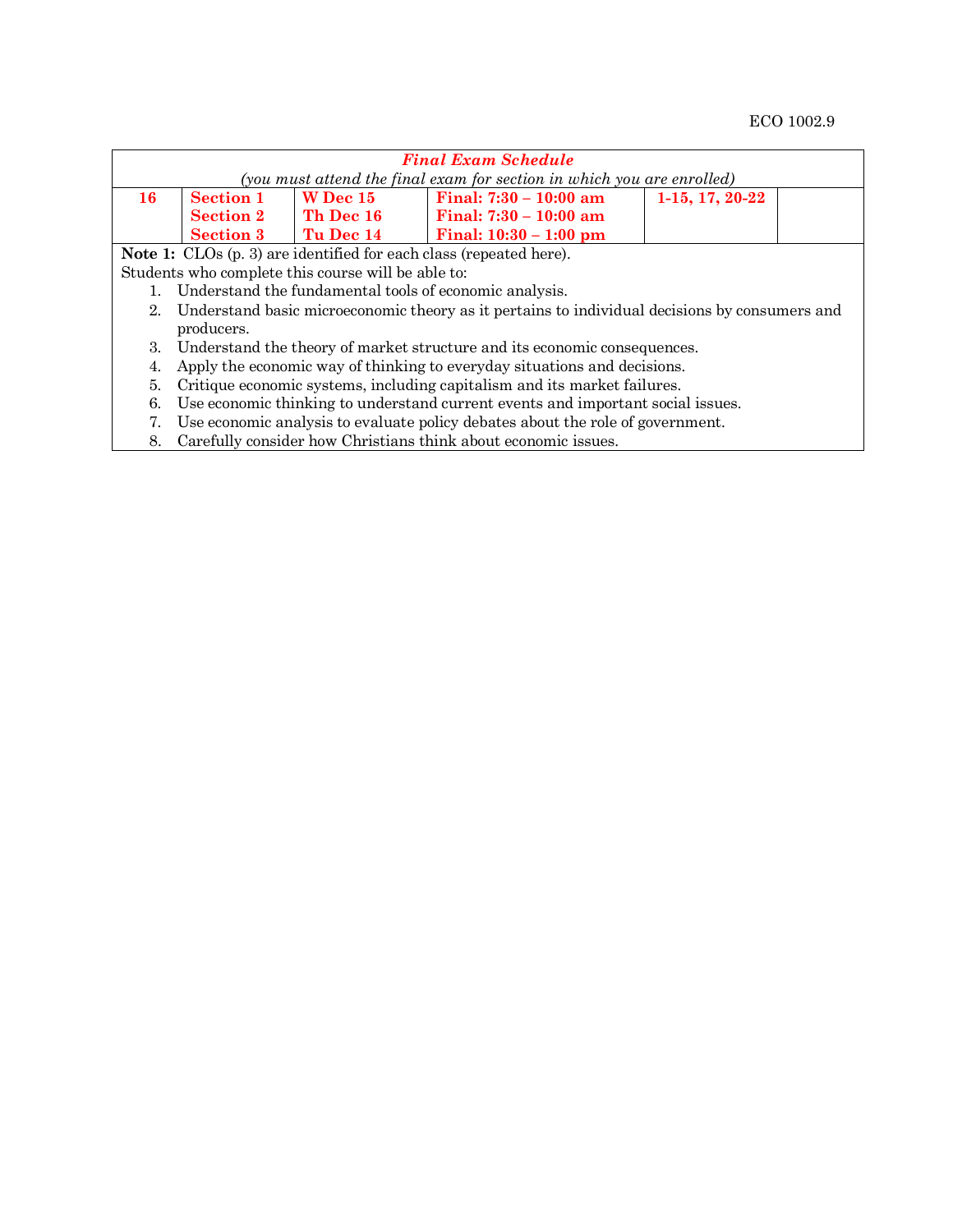|                                                                          | ECO 1002 - Weekly Course Schedule* - Fall 2021<br>This is a detailed schedule of topics, readings and assignments.<br>Note: Minor adjustments in the schedule may be made for the benefit of everyone involved.<br>Detailed lessons and assignments are available on Canvas. |                                                                                                            |                                                                             |                                          |                                                                              |                                                                                                                              |        |                                |  |  |
|--------------------------------------------------------------------------|------------------------------------------------------------------------------------------------------------------------------------------------------------------------------------------------------------------------------------------------------------------------------|------------------------------------------------------------------------------------------------------------|-----------------------------------------------------------------------------|------------------------------------------|------------------------------------------------------------------------------|------------------------------------------------------------------------------------------------------------------------------|--------|--------------------------------|--|--|
| <b>WK</b>                                                                | <b>Topics</b>                                                                                                                                                                                                                                                                | Learning<br><b>Activities</b><br>(Readings,<br>External<br>Videos, Articles,<br>Podcasts)                  | <b>Discussion</b><br><b>Boards</b>                                          | Homework<br>(Quantitative,<br>Papers)    | Other<br>(Case Studies,<br>Simulations,<br>Group Projects,<br>Presentations) | Faculty<br><b>Interaction (F2F)</b><br>Classroom,<br>Learning Activities                                                     | Points | <b>Student</b><br><b>Hours</b> |  |  |
| $\mathbf{1}$<br>$8/31 -$<br>9/3                                          | <b>Section 1: Basic</b><br>Economic<br>Thinking<br>Intro to<br>Economics<br>Economic<br>Thinking & Use<br>of Graphs                                                                                                                                                          | Chapter 1 &<br>Appendix<br>Workbook 1.2/2.1<br>Video: Intro to<br>Economics (Mr.<br>Clifford Star<br>Wars) |                                                                             | $HW#1: Cost-$<br><b>Benefit Analysis</b> | Online<br>Learning<br>Activity #1:<br>Use of Graphs                          | F <sub>2</sub> F Learning<br>Activity #1:<br>Introductions<br>F <sub>2</sub> F Learning<br>Activity #2:<br>Economic Thinking | 40     | $\overline{7}$                 |  |  |
| $\overline{2}$<br>$9/7 -$<br>9/10<br>Labor<br>Day<br><b>Break</b><br>9/6 | US Economy:<br>Features &<br>Challenges                                                                                                                                                                                                                                      | Chapter 2<br>Video: Wealth<br>Inequality                                                                   | Discussion #1:<br><b>US Economy</b><br>Challenges -<br>Wealth<br>Inequality |                                          |                                                                              | F <sub>2</sub> F Ranking<br>Activity #1: US<br>Economy Global<br>Comparisons                                                 | 20     | $\overline{7}$                 |  |  |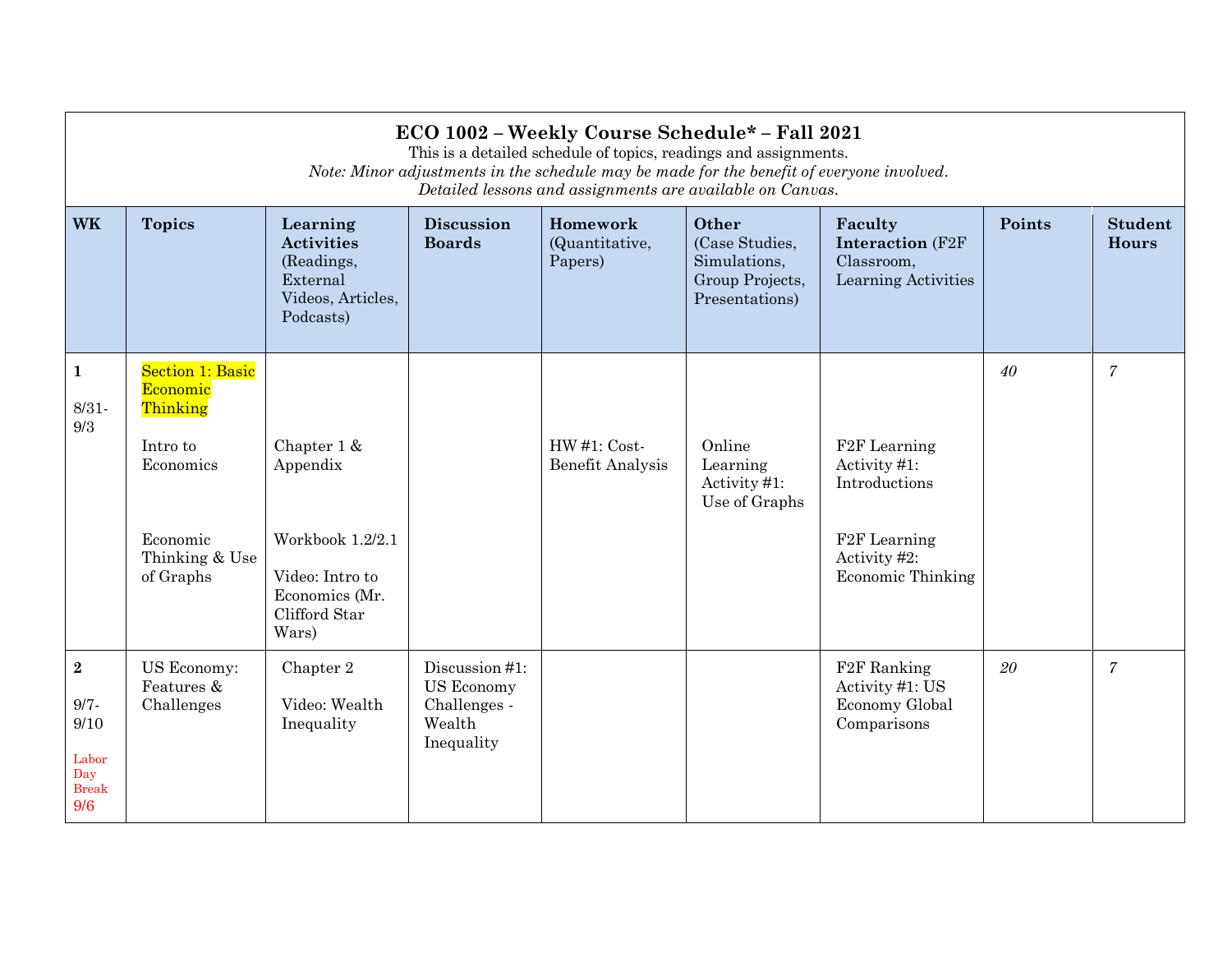| $\bf 3$<br>$9/13-$<br>$9/17$                | US Economy:<br>Challenges<br>Scarcity &<br>Choice                                                              | Chapter 2<br>Chapter 3<br>Workbook 3.2                                                                          | Discussion #2:<br>Covid &<br>economic<br>inequality              |                                                           | F <sub>2</sub> F Learning<br>Activity #3: US<br>Economy<br>Challenges<br>F <sub>2</sub> F Learning<br>Activity #4:<br>Scarcity, Choice &<br>Tradeoffs | $30\,$ | $\overline{7}$   |
|---------------------------------------------|----------------------------------------------------------------------------------------------------------------|-----------------------------------------------------------------------------------------------------------------|------------------------------------------------------------------|-----------------------------------------------------------|-------------------------------------------------------------------------------------------------------------------------------------------------------|--------|------------------|
| $\overline{\mathbf{4}}$<br>$9/20 -$<br>9/24 | Supply $\&$<br><b>Demand Basics</b>                                                                            | Chapter 4<br>Workbook 4.1                                                                                       | Faith<br>Reflection #1:<br>the Invisible<br>Hand & God's<br>Word |                                                           | F <sub>2</sub> F Learning<br>Activity #5: Supply<br>& Demand                                                                                          | $30\,$ | $\overline{7}$   |
|                                             | Supply &<br>Demand<br>Applications                                                                             | Chapter 4                                                                                                       |                                                                  |                                                           | F <sub>2</sub> F Learning<br>Activity #6: Supply<br>& Demand<br>Applications                                                                          |        |                  |
| ${\bf 5}$<br>$9/27 -$<br>10/1               | Section 2:<br>Consumer &<br>Producer<br>Theory<br><b>Consumer</b><br><b>Choice: Utility</b><br>(online lesson) | Chapter 5<br>Workbook 5.2<br>Video: Society's<br>Use of<br>Resources<br>(Story of Stuff &<br>Climate<br>Change) | Discussion #3:<br>Consumption &<br>Climate                       | Online<br>Learning<br>Activity #2:<br>Consumer<br>Utility | $\operatorname{Exam}$ #1<br>(Chapters 1-4)<br>Video Lesson:<br>Consumer<br>Behavior - Utility                                                         | 120    | $\boldsymbol{g}$ |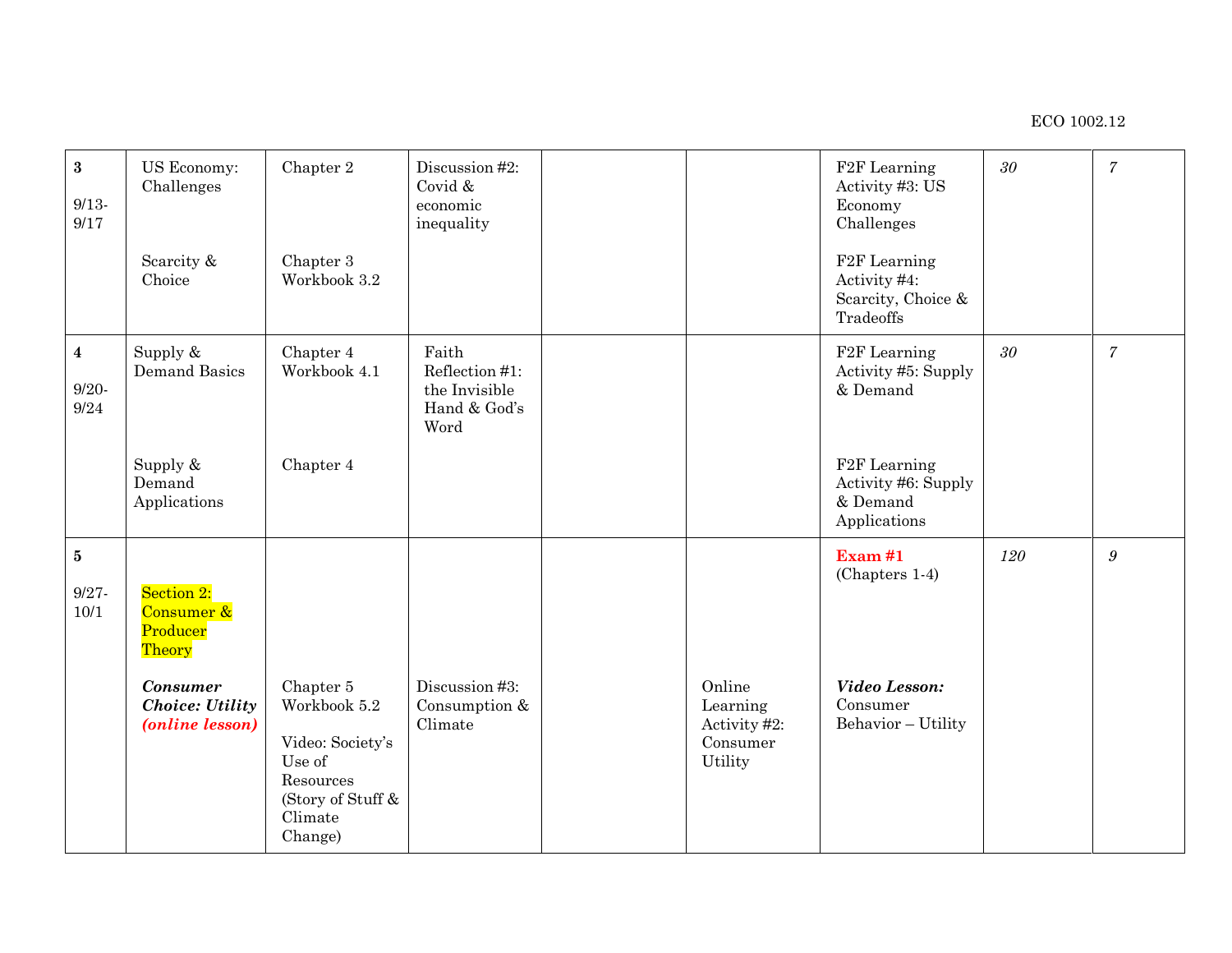| $6\phantom{a}$<br>$10/4 -$<br>10/8   | Consumer<br>Choice:<br>Indifference<br>Curves<br>Elasticity                        | Chapter 5<br>Appendix<br>Workbook 6.1<br>Chapter 6<br>Workbook 6.2 |                                                 | Online<br>Learning<br>Activity #3:<br>Consumer<br>Indifference<br>Curves | F <sub>2</sub> F Learning<br>Activity #7:<br>Consumer Theory<br>$-$ Indifference<br>Curves<br>F <sub>2</sub> F Learning<br>Activity $# 8$ :<br><b>Elasticity Case</b><br>Studies | 30     | $\overline{7}$ |
|--------------------------------------|------------------------------------------------------------------------------------|--------------------------------------------------------------------|-------------------------------------------------|--------------------------------------------------------------------------|----------------------------------------------------------------------------------------------------------------------------------------------------------------------------------|--------|----------------|
| $\overline{7}$<br>$10/11 -$<br>10/15 | Producer<br>Choice: Inputs,<br>part 1<br>Producer<br>Choice: Inputs,<br>part 2     | Chapter 7<br>Chapter 7<br>Appendix<br>Workbook 7.2                 |                                                 | Online<br>Learning<br>Activity #4:<br>Producer<br>Isoquants              | F <sub>2</sub> F Ranking<br>Activity #2: Good<br>Producer or Bad<br>Producer?<br>F <sub>2</sub> F Learning<br>Activity #9: Cost<br>Minimization                                  | $30\,$ | $\overline{7}$ |
| 8<br>$10/18 -$<br>10/22              | Producer<br>Choice: Output<br><b>Financial</b><br><b>Markets</b><br>(online class) | Chapter 8 &<br>Appendix<br>Workbook 8.1<br>Chapter 9 &<br>Appendix | Discussion #4:<br><b>Stock Market</b><br>Trends | Online<br>Learning<br>Activity #5:<br>Profit<br>Maximization             | F <sub>2</sub> F Learning<br>Activity #10: Profit<br>Maximization<br>Video Lesson:<br><b>Financial Markets</b>                                                                   | 30     | $\overline{7}$ |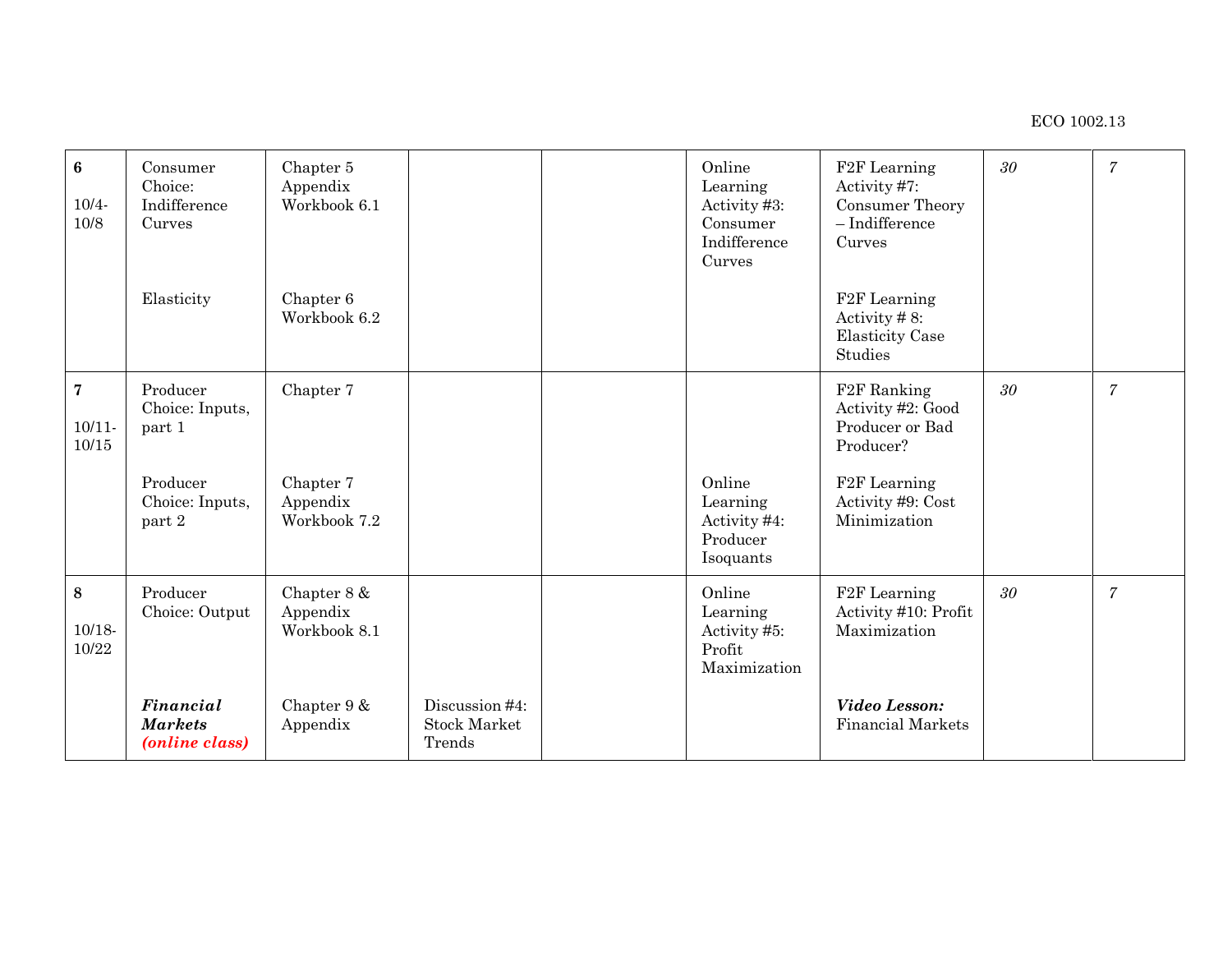| $\boldsymbol{9}$<br>$10/25 -$<br>10/29 | Personal<br>Finance &<br>Review for<br>Exam 2                                                                                            | Seven Steps to<br>Financial<br>Freedom<br>A Husband is<br>not a Financial<br>Plan | Faith<br>Reflection #2:<br>the Idolatry of<br>Money | HW #2:<br>Personal<br><b>Financial Goals</b> |                                                                                                                      | Exam 2<br>(Chapters 5-9)                                                                                                                                                              | 120 | $\boldsymbol{9}$ |
|----------------------------------------|------------------------------------------------------------------------------------------------------------------------------------------|-----------------------------------------------------------------------------------|-----------------------------------------------------|----------------------------------------------|----------------------------------------------------------------------------------------------------------------------|---------------------------------------------------------------------------------------------------------------------------------------------------------------------------------------|-----|------------------|
| 10<br>$11/1-$<br>11/5                  | <b>Section 3:</b><br><b>Market</b><br><b>Structure</b><br>Introduction to<br>Market<br>Structure &<br>Perfect<br>Competition<br>Monopoly | Chapter 10<br>Workbook 10.1<br>Chapter 11<br>Workbook 10.2                        |                                                     |                                              | Online<br>Learning<br>Activity #6:<br>Perfect<br>Competition<br>Online<br>Learning<br>Activity #7:<br>Monopoly       | F <sub>2</sub> F Learning<br>Activity #11:<br>Perfect<br>Competition<br>F <sub>2</sub> F Learning<br>Activity #12:<br>Monopoly                                                        | 40  | $\overline{7}$   |
| 11<br>$11/8-$<br>11/12                 | Monopolistic<br>Competition<br>Oligopoly                                                                                                 | Chapter 12<br>Workbook 11.1<br>Chapter 12<br>Workbook 11.2                        | Discussion #5:<br>Excess<br>Capacity                |                                              | Online<br>Learning<br>Activity #8:<br>Monopolistic<br>Competition<br>Online<br>Learning<br>Activity #9:<br>Oligopoly | F <sub>2</sub> F Learning<br>Activity #13:<br>Monopolistic<br>Competition<br>F <sub>2</sub> F Ranking<br>Activity #3: Car<br><b>Insurance Crazy</b><br>Ads Challenge &<br>Game Theory | 50  | $\boldsymbol{7}$ |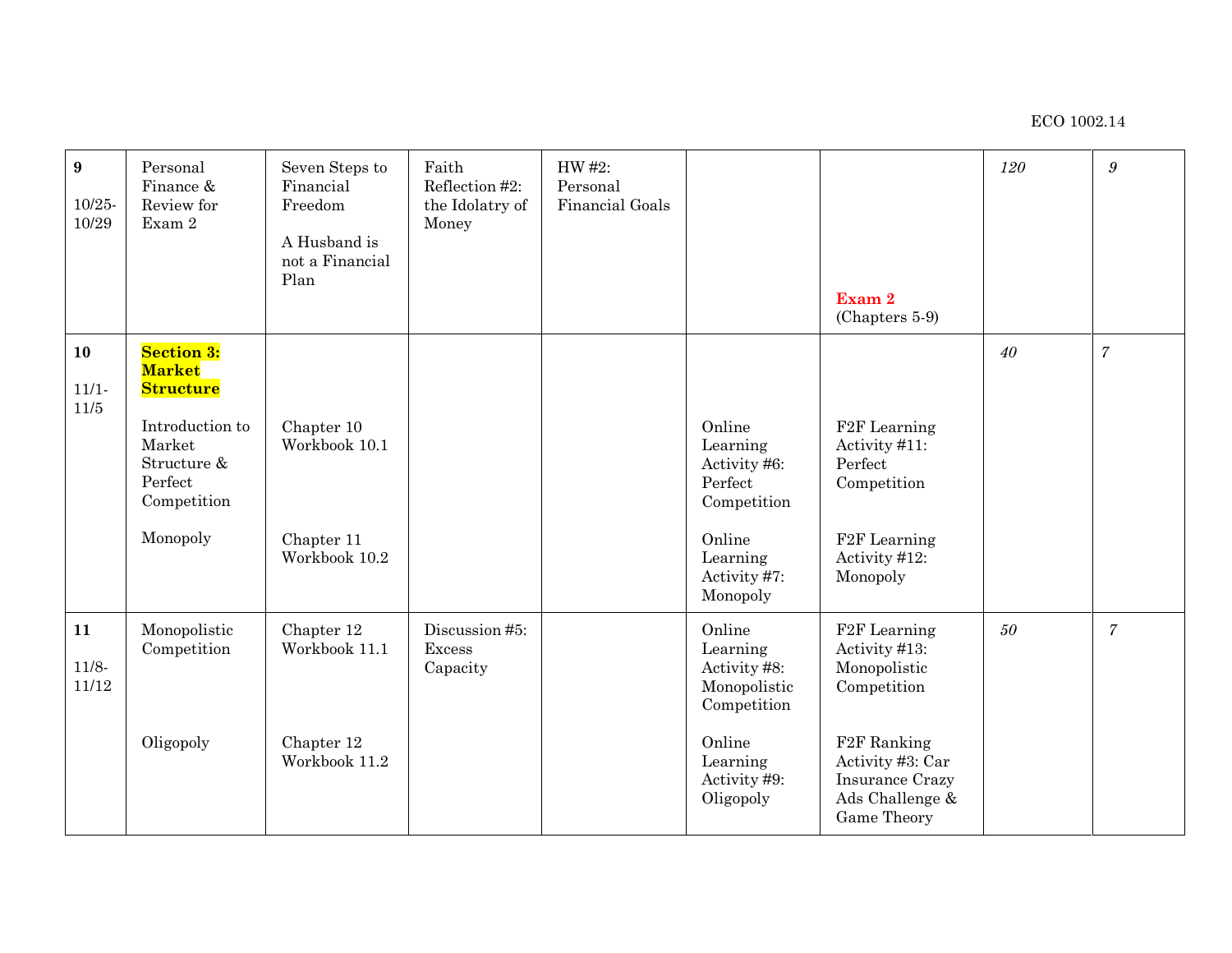| 12<br>11/15<br>11/19                                                              | Government<br>Regulation &<br>Antitrust<br>Efficiency &<br>Review | Chapter 13<br>Workbook 12.1<br>Chapter 14<br>Workbook 12.2 | Faith<br>Reflection #3:<br>Can Good<br>Come From<br>Struggle?                                                     | HW #3: Current<br>Lessons from<br>Antitrust |                                                                              | F <sub>2</sub> F Learning<br>Activity #14:<br>Antitrust<br>F <sub>2</sub> F Ranking<br>Activity #4:<br>Efficiency | 40  | $\overline{7}$ |
|-----------------------------------------------------------------------------------|-------------------------------------------------------------------|------------------------------------------------------------|-------------------------------------------------------------------------------------------------------------------|---------------------------------------------|------------------------------------------------------------------------------|-------------------------------------------------------------------------------------------------------------------|-----|----------------|
| 13<br>$11/22 -$<br>11/23<br>Thanks<br>giving<br><b>Break</b><br>$11/24-$<br>11/26 |                                                                   |                                                            |                                                                                                                   |                                             |                                                                              | Exam 3<br>(Chapters 10-14)                                                                                        | 100 | $\overline{7}$ |
| 14<br>11/29-<br>12/3                                                              | Section 4:<br>Applications<br>Free Market<br>Failure &<br>Success | Chapter 15                                                 | Discussion #6:<br>Is society's<br>$% \left\vert \mathcal{A}\right\vert$ response to<br>pandemic a<br>public good? |                                             |                                                                              | F <sub>2</sub> F Learning<br>Activity #15:<br>Market Failures                                                     | 40  | $\overline{7}$ |
|                                                                                   | Externalities &<br>Environmental<br>Policy                        | Chapter 17<br>Workbook 14.2                                |                                                                                                                   |                                             | Online<br>Learning<br>Activity #10:<br>Environmental<br>Policy Case<br>Study | F <sub>2</sub> F Learning<br>Activity #16:<br>Environmental<br>Policy                                             |     |                |